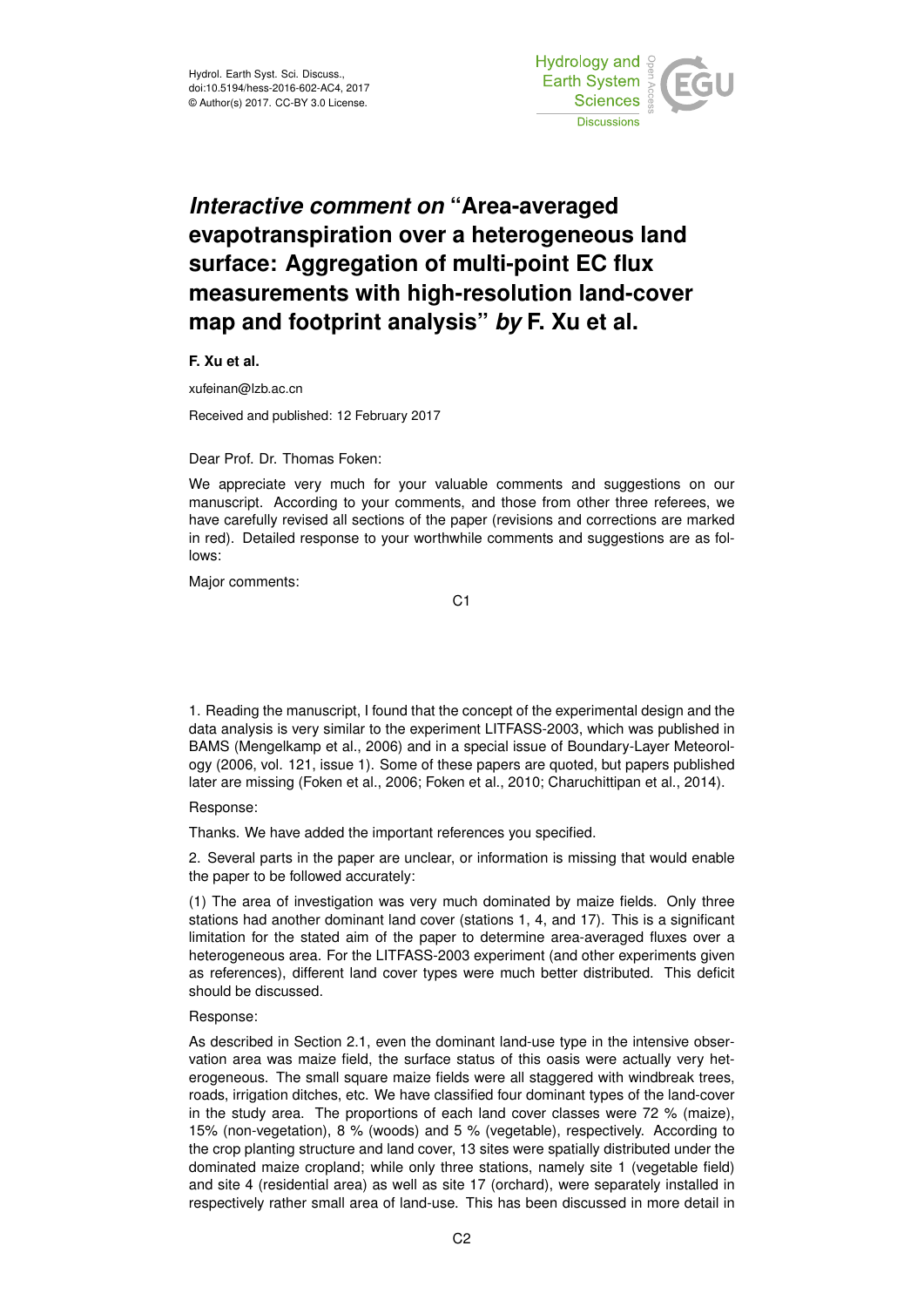the revised manuscript.

(2) The function of the LAS in the aggregation schema was not clear. I could not find a reason for the use of such data. In LITFASS-2003, LAS systems were also used with a specific function: It was assumed that LAS can also measure the fluxes of larger turbulence or circulation structures and that this is not affected by the non-closure of the energy balance (Foken, 2008). This information was used to discuss the unclosed energy balance of the flux measurements and to correct this. The problem of the unclosed energy balance is not mentioned in the whole paper, but it is a standard for the analysis of surface flux measurements (Foken et al., 2012).

# Response:

The LAS measurements for this paper are an intermediate point in checking the established flux aggregation algorithm. The procedure is as follows: the sensible heat fluxes representative for LAS source area were firstly integrated from multiple EC flux measurements, and then compared with the sensible heat fluxes from the 4 paths of LAS systems, to test the reliability of the developed flux integration method. Finally, the latent heat fluxes (daily evapotranspiration) of EC systems were extended to the study area using the aggregation scheme.

The energy balance closure (EBC) is a significant problem we are concerning from the very beginning of HiWATER. Moreover, relevant research has just published in JAMC (Xu et al., 2017). Generally, the energy balance closure ratio (EBR) during the 3 and half months was good. For the 17 EC stations in the intensive observation area, the average EBR was about 0.92. Except the lowest (0.78) in orchard site (#17), values in other sites were scattered without clear relation to the surface status. Site #15 (Super-station) had 2 heights, 4.5 m and 34 m. The relevant EBR were 0.89 & 1.03 respectively. This is quite reasonable.

We have added the detailed description on the EBR for the EC data of the HiWATER flux matrix in Section 2.2.1 and inserted a referenced here. We have discussed the

C3

effect of the unclosed energy balance in EC flux measurements on the results of the flux aggregation method in the revised manuscript.

(3) Any information is missing as to why the footprint model by Kormann and Meixner (2001) was used in your study. Perhaps the textbook by Leclerc and Foken (2014) would give you the relevant information. Questionable is the exact location of the small non-maize-covered areas in the footprint of the EC and LAS measurements. A discussion of the accuracy of the footprint analysis combined with the accuracy of the EC and LAS measurements is urgently necessary.

#### Response:

The advantage of the analytical footprint model by Kormann and Meixner (2001) was referenced in the textbook by Leclerc and Foken (2014). Related descriptions have been added into our revised manuscript. Besides, as we have checked, the footprint estimates of the Kormann and Meixner (2001) were in good agreement with the results of sophisticated backward Lagrangian footprint models, such as the Kljun scheme (Kljun et al., 2002;Kljun et al., 2015). The results from the newest version of Kljun's scheme (October 2016) was used to compare with what from that of Kormann and Meixner (2001). The differences were really minor. We have added some statements and relevant references in the revised paper.

The land-cover map used in the study was initially derived from the aircraft remote sensing images with 1-m spatial resolution, and was then carefully post-processed. Thus, overlapping the accurate 1-m land-cover map with the footprint of EC and LAS with same resolution can determine the location of the small non-vegetation areas in the footprint.

Quality-control and uncertainty-estimation for the EC and LAS data of the HiWATER flux matrix were carefully done. For the EC systems used in the data analysis, we have tried to reduce the systematic errors to a minimum with a pre-observation intercomparison and careful maintenances during the observation period (Xu et al., 2013).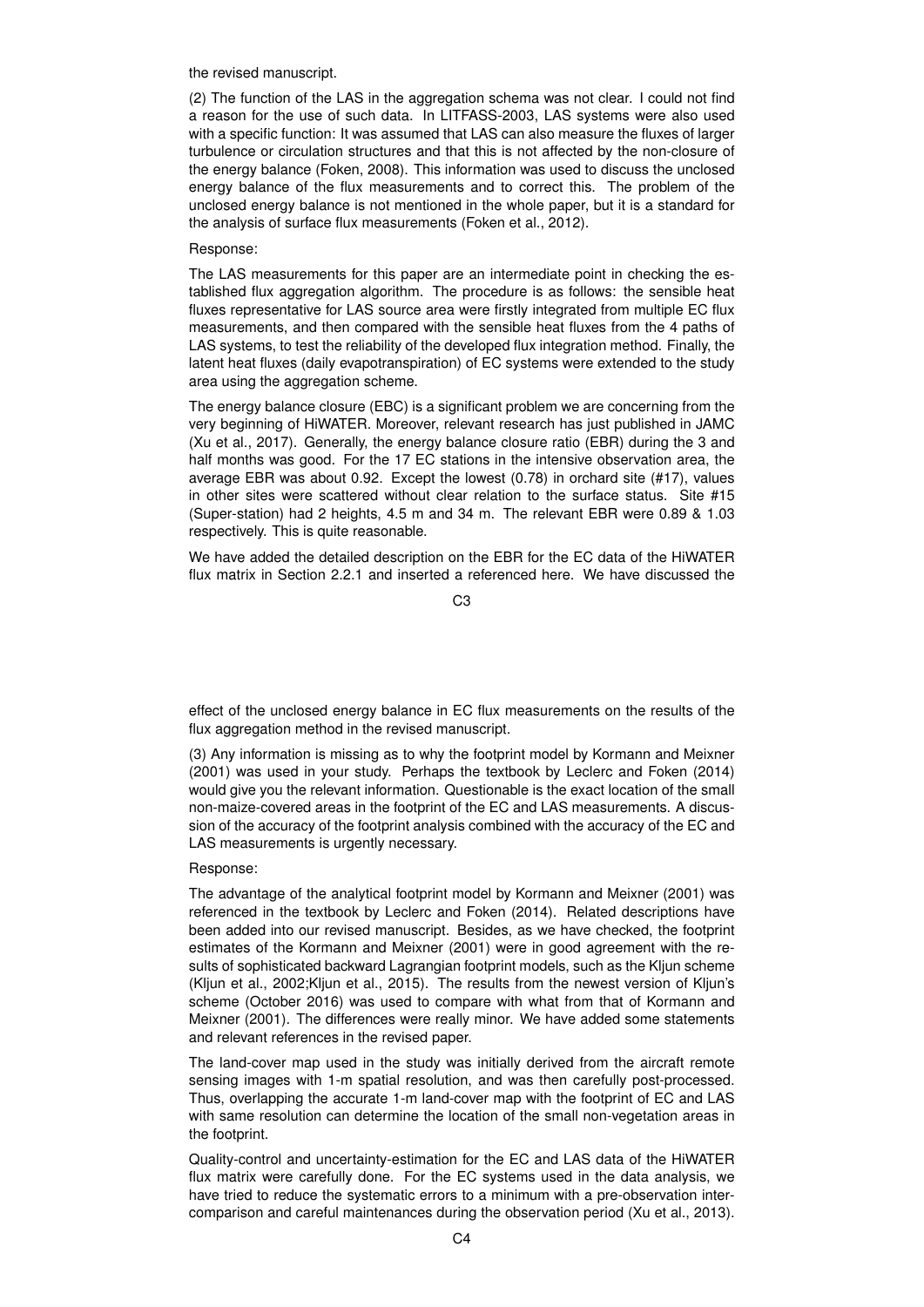The random errors were also analyzed by a separate research, which can be minimized in an ensemble average (Wang et al., 2015). As for the eddy-covariance systems, flux data from the 4 paths of LAS were also quality controlled. The systematic errors from data processing, e.g. the larger effects of Bowen-ratio correction in this oasis area, were carefully minimized. We checked the sensible heat fluxes (H) from the 4 paths of LAS with that from the nearer ECs. Except LAS 3, under its path there are clearly some village buildings so the H\_las is higher, others agreed very well with that of ECs. Relevant statements on this have been added into Section 2.1.1.

(4) The applied multiple-linear regression analysis needs more information. Did you aggregate the fluxes according to the land-cover type in different effect levels of the footprint? Compare your method with the methods presented by Leclerc and Foken (2014).

### Response:

Yes, we aggregate the fluxes according to the land-cover type in different effect levels of the footprint. We have supplemented some statements on the applied multiple-linear regression method in the study into Section 3.1.

As mentioned above, we have compared carefully the footprint results from Korman and Meixner (2001) with those from Kljun's scheme (Kljun et al. 2002, 2015) to insure the quality of our footprint analysis.

(5) What is meant by "Remotely sensed ET products"? If I understood the paper correctly, only the land-cover type was determined by satellite measurements, but, as seems probable, did these also include the net radiation for use in the Penman-Monteith equation? But this would then be difficult for the heterogeneous land cover. It is impossible to discuss the underestimation of the fluxes by the Penman-Monteith equation without knowing the parameterizations used in this equation. E.g., the atmospheric resistance and the stomata resistance are extremely variable and should be included in any discussion.

C5

# Response:

We benefit a lot from your valuable comments. We have removed the parts on comparison with remotely sensed ET products derived by Penman-Monteith equation, according to the comments from you and other referees.

(6) Please also show in Fig. 2 the daily cycle of the evapotranspiration and not only the daily sum. This is necessary to indicate the energy exchange of the different sites, possible oasis effects, and the Bowen ratio. The latter may be a good indicator which to classify the sites.

## Response:

Accepted. We have changed the Fig. 2(b) (Fig. 3(b) in revised paper) from bar-graph with mm/d to line graph with W m-2, and also have re-stated the descriptions on the energy exchange of the different sites.

(7) Undoubtedly the authors have an interesting data set with a significant scientific potential. Such a data set should be published with a good scientific concept. Besides some deficits in the experimental design, the concept of area-averaged fluxes may be such a concept. But the paper needs significant improvements according to the points given above. Therefore I recommend major revisions.

#### Response:

Thanks for your constructive comments.

Minor remarks:

The numbering of the figures is confusing. Figure 3 should be renamed as Fig. 1.

Response:

Accepted.

Table 1: The instrumentation (sonic anemometer, gas analyzer) is missing.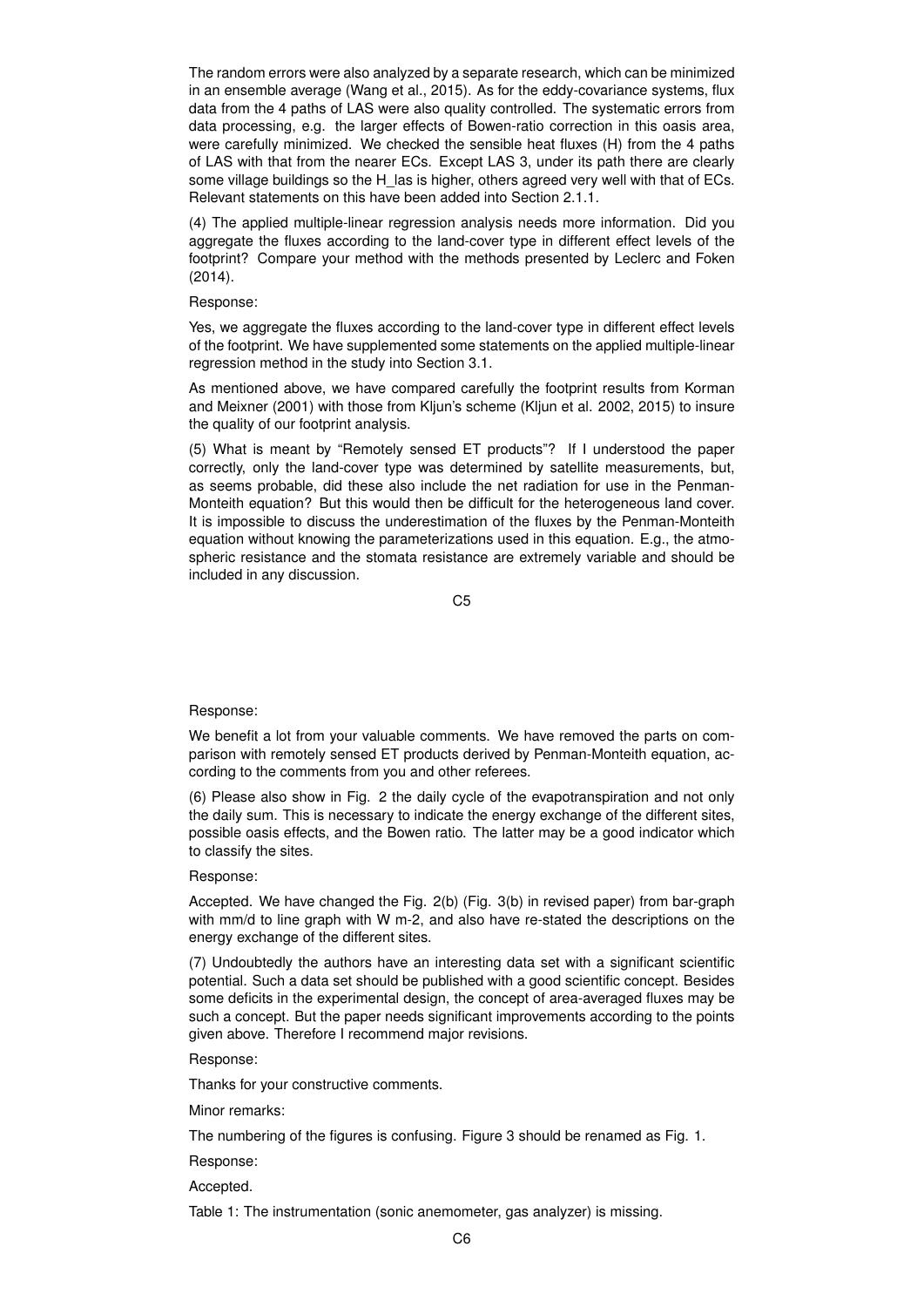Response:

Accepted.

Table 2: Do not mix LAS type and LAS producer, please give both for all sites.

Response:

Accepted.

p. 6, line 21: What do the flags mean?

Response:

The flag 0, 1 and 2 represent high-quality, intermediate-quality and poor-quality flux data (Mauder and Foken, 2015), respectively. We have added this reference in the revised manuscript.

p. 6, line 23: Why did you use 2D-rotation and not planar fit? Was the terrain absolutely even?

Response:

Our study area, the oasis in the middle reaches of Heihe River basin, is relatively very flat. To use the common 2-D rotation method is not only simpler but also enough in this situation. We have compared the results of 2-D rotation and Planar fit during previous data-processing works. The differences were very small.

p. 7, line 13: L can be easily misinterpreted as the Obukhov length in a micrometeorological paper.

Response:

We have changed the symbol L to R.

Fig. 4 and 5: Why did you use different names or land cover types in both figures? Response:

C<sub>7</sub>

We are sorry for our mistake. We have unified the use of land cover types in both figures.

Fig. 6: Probably y has a lower accuracy than given in the figure!

Response:

The different statistics (e.g. the root mean square error, RMSE) between x and y listed in Table 3 were calculated with data shown in the Fig. 7 of the revised manuscript.

p. 16, line 11: The reference should probably be Fig. 3!

Response:

Accepted.

p. 17, line 12: This is trivial; when maize dominates the land cover it is normal that maize also dominates the ET.

Response:

Removed.

Table 6: Give the units in the columns.

Response:

The relevant information on the comparison with P-M estimated ET throughout the paper has already been removed, including Table 6.

p. 19, line 16-25: Such a paper needs a well-written conclusion chapter and not only ten not very significant lines.

Response:

The conclusions have been re-written.

p. 22, line 13: Many authors are missing